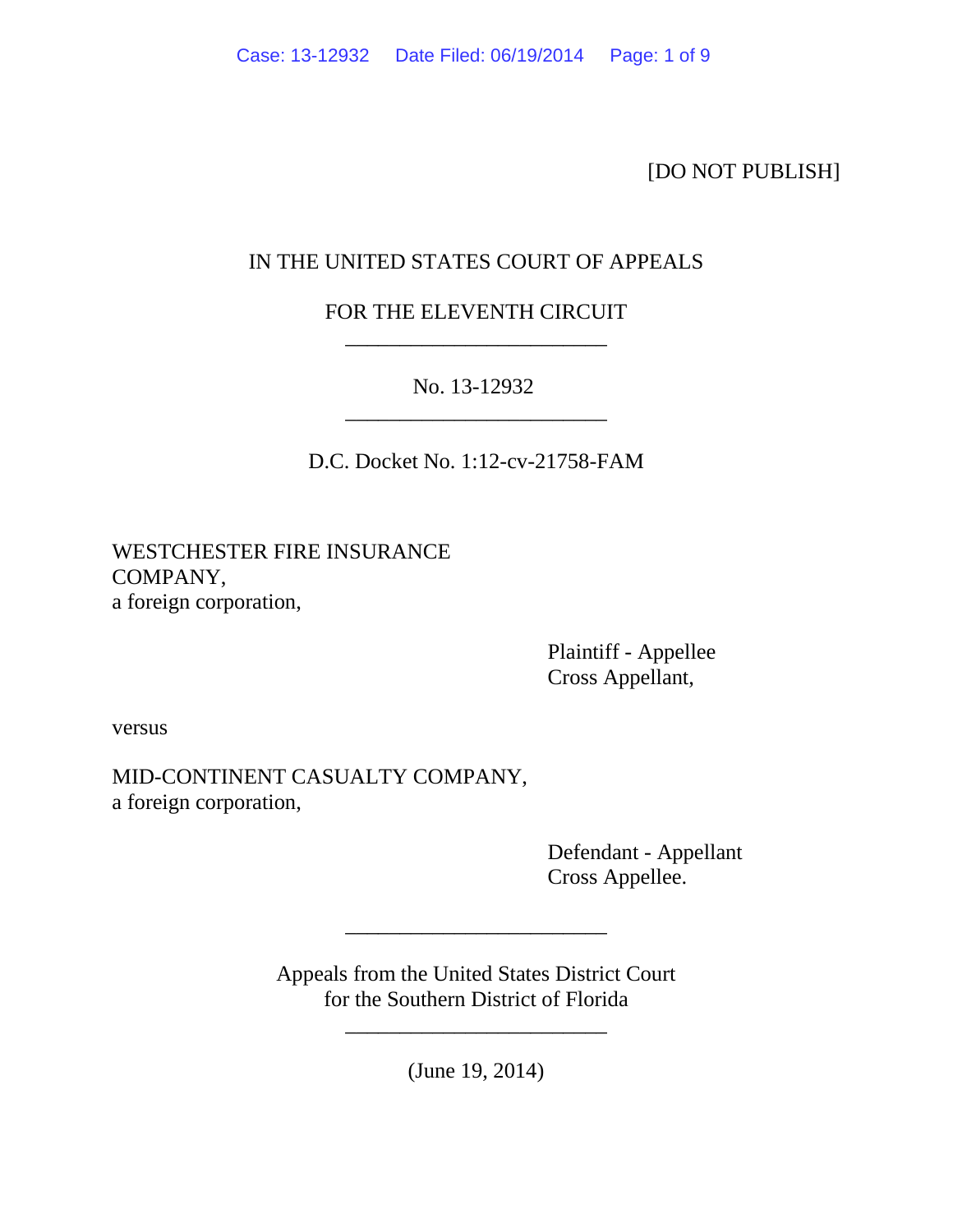Before HULL, COX and FARRIS,<sup>\*</sup> Circuit Judges.

### PER CURIAM:

In this insurance dispute, Westchester Fire Insurance Company ("Westchester") sued Mid-Continent Casualty Company ("Mid-Continent") asserting a bad-faith claim under Florida law. According to Westchester, Mid-Continent (as primary insurer) acted in bad faith towards Westchester (the excess insurer) by failing to settle a case.<sup>[1](#page-1-1)</sup> After a bench trial, the district court found that Mid-Continent had acted in bad faith and entered a \$390,173 judgment. Mid-Continent appeals raising several issues and Westchester cross-appeals. We reverse.

*Perera v. U.S. Fidelity & Guar. Co.*, 35 So. 3d 893, 900 (Fla. 2010).

<span id="page-1-1"></span><span id="page-1-0"></span><sup>∗</sup> Honorable Jerome Farris, United States Circuit Judge for the Ninth Circuit, sitting by designation.<br> $\frac{1}{1}$  As explained by the Supreme Court of Florida:

A fourth recognized [bad-faith claim] involves a claim not of the insured or the third-party claimant, but of the excess carrier, which may bring a bad-faith claim against a primary insurer by virtue of equitable subrogation under certain circumstances where the primary insurer has not acted in good faith. Under the doctrine of equitable subrogation, an excess insurer has the right to "maintain a cause of action . . . for damages resulting from the primary carrier's bad faith refusal to settle the claim against their common insured." *U.S. Fire Ins. Co. v. Morrison Assurance Co.*, 600 So. 2d 1147, 1151 (Fla. 1st DCA 1992) (citing *Ranger Ins. Co. v. Traveler's Indem. Co.*, 389 So. 2d 272 (Fla. 1st DCA 1980)). The reasoning of the equitable subrogation cases is that the primary insurer is "held responsible to the excess insurer for improper failure to settle, since the position of the latter is analogous to that of the insured when only one insurer is involved." *Id*.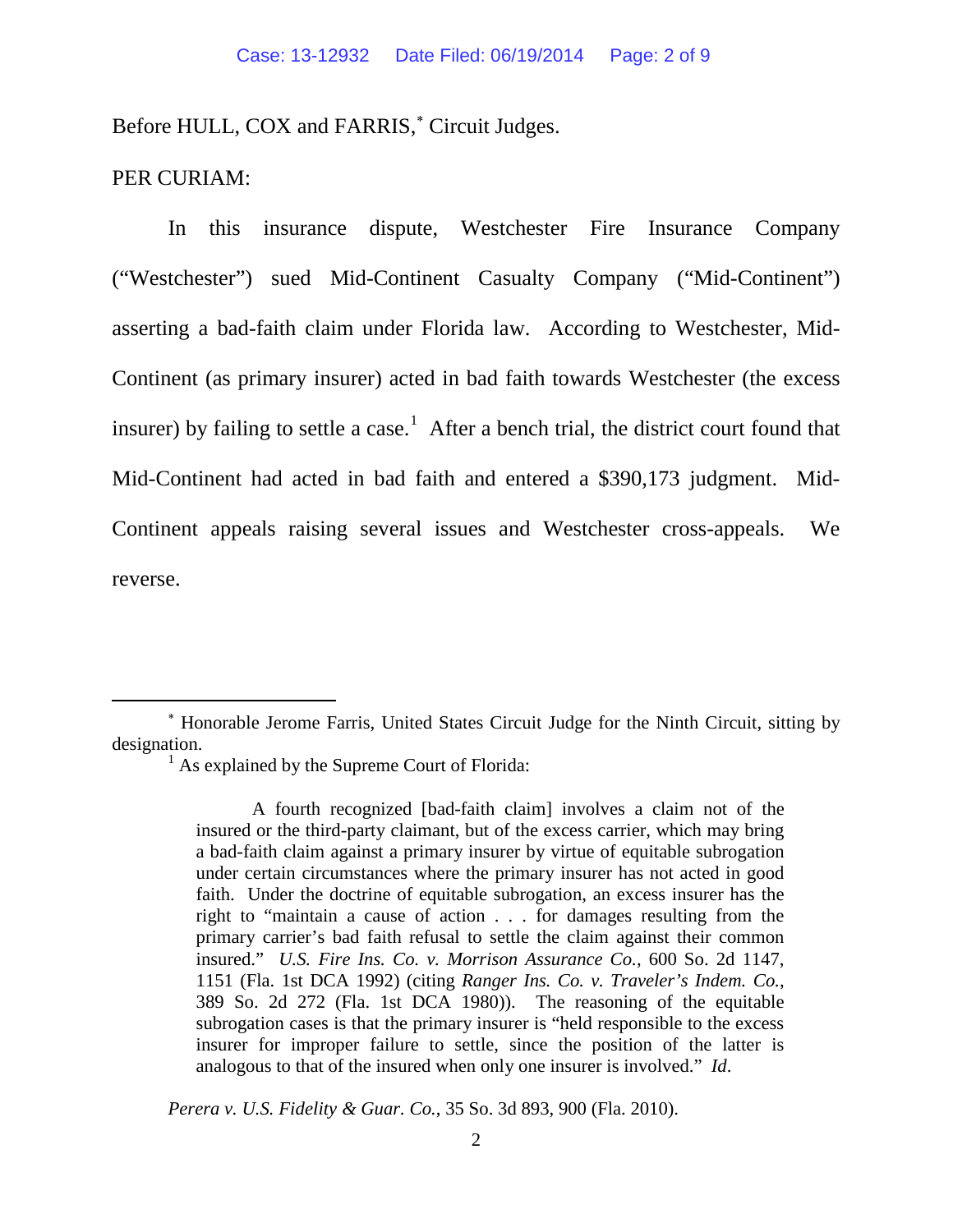#### **I. Facts and Procedural History**

This appeal and cross-appeal derive from an underlying products liability suit in state court.<sup>[2](#page-2-0)</sup> Both insurers in this case issued policies to Continental Manufacturing, Inc. ("Continental"). Mid-Continent issued a \$1 million dollar primary insurance policy. And, Westchester issued a \$5 million dollar excess policy.

Continental was sued for products liability in Florida state court. The Plaintiff in the state court suit, Jesus Pillado, claimed he suffered several injuries including brain damage and fractured vertebrae—while operating one of Continental's concrete mixer trucks. Pillado alleged damages exceeding \$1 million.

Continental tendered the suit to its insurers and Mid-Continent provided a defense. From an early point in the litigation, Westchester demanded that Mid-Continent settle the case. Throughout the litigation, Mid-Continent and the defense counsel made several attempts to settle, but no settlement was reached. Pillado's lowest settlement offer of \$1,000,000 was still far above Mid-Continent's settlement range of \$150,000-\$350,000. Following a trial, the jury returned a verdict in favor of Pillado awarding him \$1,705,173 in damages.

<span id="page-2-0"></span><sup>&</sup>lt;sup>2</sup> We relate the facts briefly. A more detailed recitation of the facts of the underlying suit may be found in the district court's opinion. *See Weschester Fire Ins. Co. v. Mid-Continent Cas. Co.*, 954 F. Supp. 2d 1374 (S.D. Fla. 2013).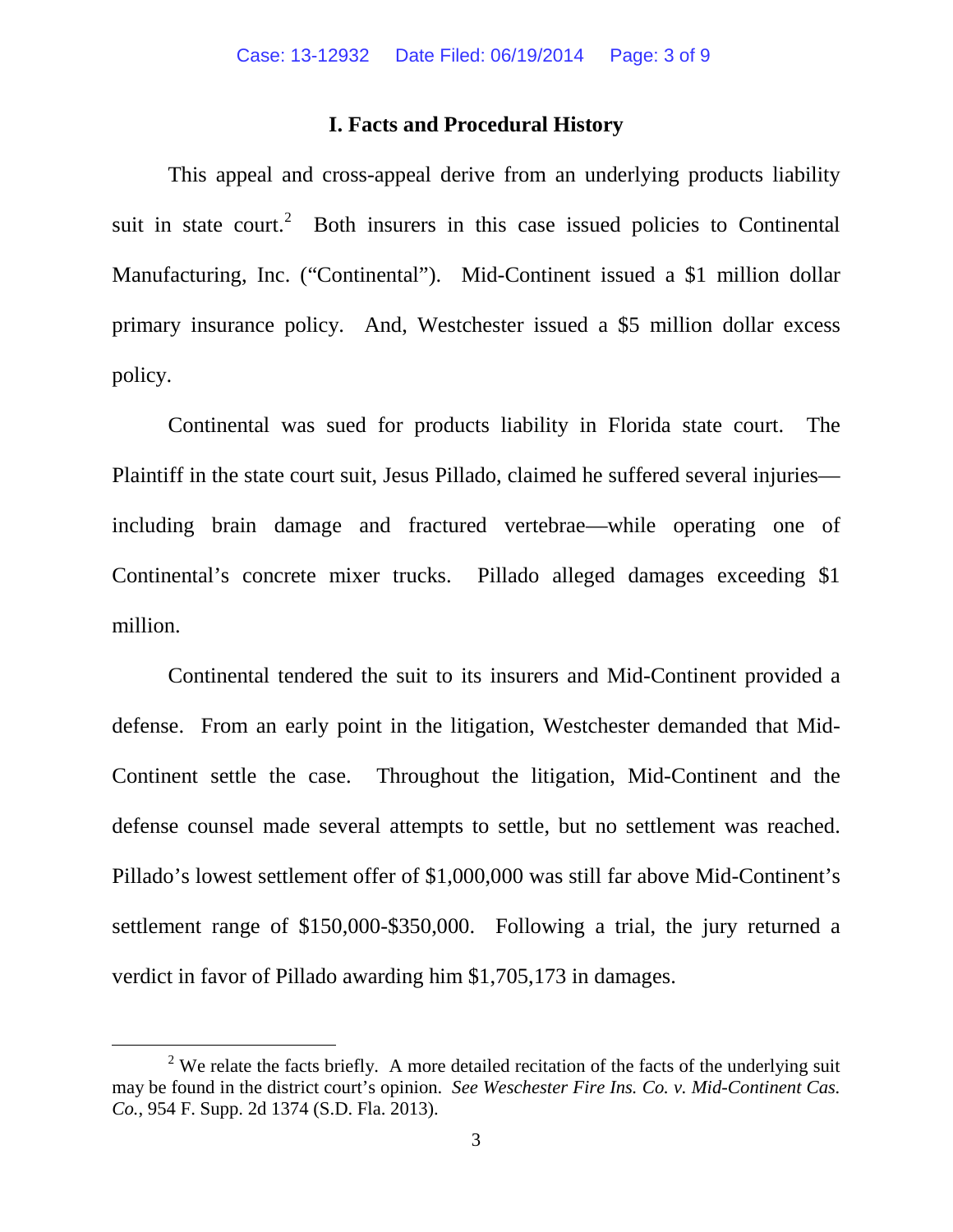Despite this verdict, the defense counsel believed that the net award in the case would not exceed \$1.6 million due to a setoff from a worker's compensation lien that Mid-Continent had purchased. About two weeks after the verdict, Pillado offered to settle the case for \$1.6 million dollars. Mid-Continent did not inform Westchester of this offer, but asked the defense counsel to decline the settlement the next day, stating that it was "no deal for us." Ultimately, the state court chose not to permit a setoff for the worker's compensation lien and awarded Pillado \$285,000 in costs. The total judgment in the case was \$1,990,173, consisting of the \$1,705,173 verdict and \$285,000 in costs. Because the costs were the primary carrier's obligation, Westchester incurred an excess exposure of \$705,173.

Following the state court litigation, Westchester brought this suit against Mid-Continent alleging that Mid-Continent acted in bad faith by refusing to settle Pillado's claim. The district court conducted a two day bench trial on Westchester's claim. After the trial, the court stated in its findings and conclusions that Mid-Continent's pre-verdict activities did not constitute bad faith. However, the district court held that Mid-Continent acted in bad faith by failing to notify Westchester of the post-verdict settlement offer. After the verdict, it was clear that any result in the case could include exposure exceeding \$1 million. Yet, Mid-Continent did not inform or confer with Westchester before rejecting the postverdict settlement offer. Accordingly, the district court found that Mid-Continent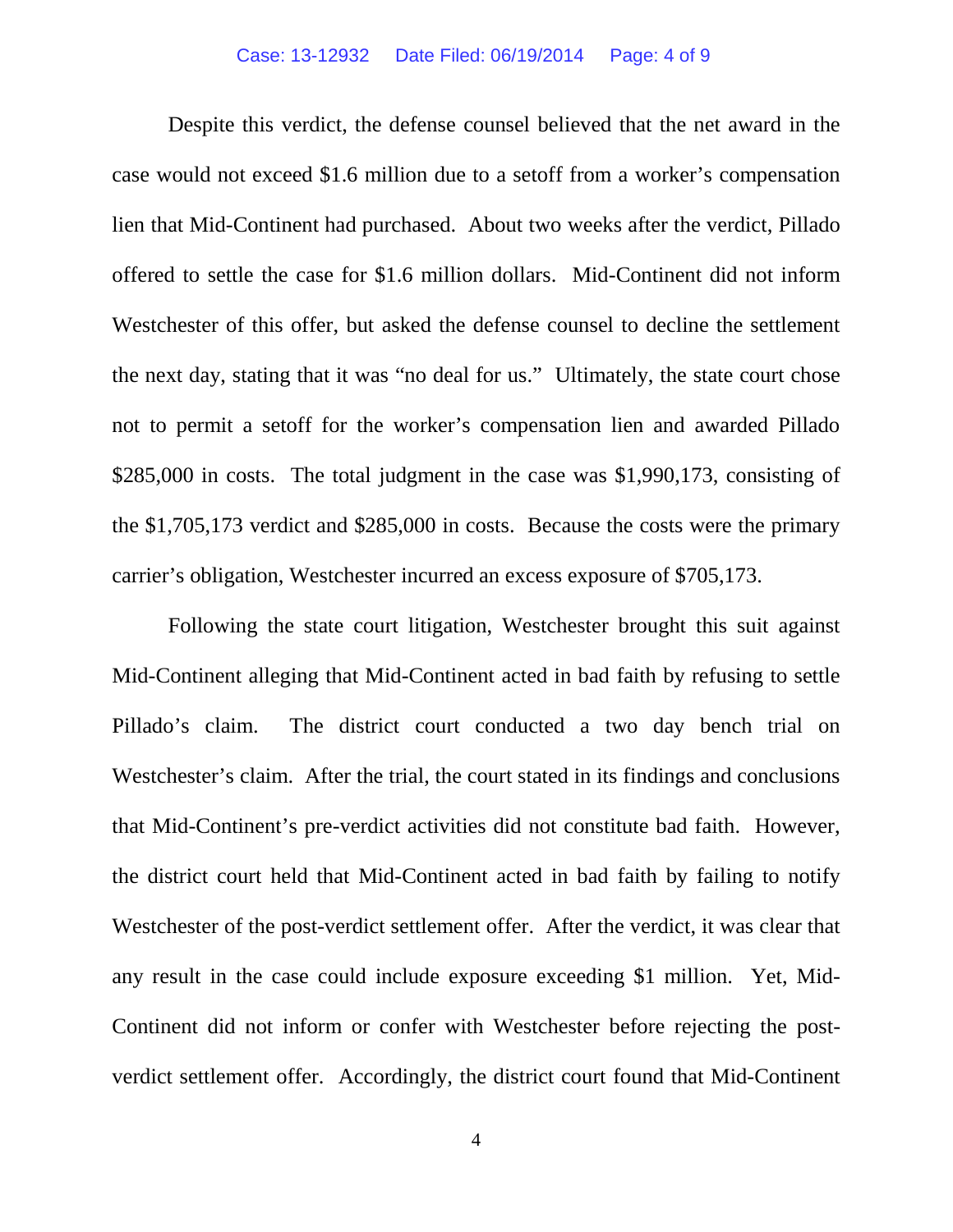acted in bad faith and awarded Westchester damages representing the difference between what Westchester would have paid under the \$1.6 million dollar settlement and the final judgment. The district court entered a \$390,173 judgment in favor of Westchester. Mid-Continent appeals and Westchester cross-appeals.

#### **II. Issues on Appeal**

Mid-Contintent raises three issues on appeal. First, Mid-Continent contends the district court erred by allowing Westchester to amend the pleadings to conform to evidence of post-verdict bad faith presented at trial. Second, Mid-Continent contends that the district court erred by finding that Mid-Continent acted in bad faith post-verdict. Third, Mid-Continent contends that the district court erred by awarding damages without finding causation. On cross-appeal, Westchester raises one issue: that the district court erred by finding that Mid-Continent did not act in bad faith before and during the trial.

#### **III. Standards of Review**

We review the district court's decision to grant leave to amend the pleadings to conform to the evidence for an abuse of discretion. *Diaz v. Jaguar Restaurant Group, LLC*, 627 F.3d 1212, 1214 (11th Cir. 2010). We review a district court's factual findings for clear error. *Fischer v. S/Y Neraida*, 508 F.3d 586, 592 (11th Cir. 2007). We review de novo the legal issue of whether damages can be awarded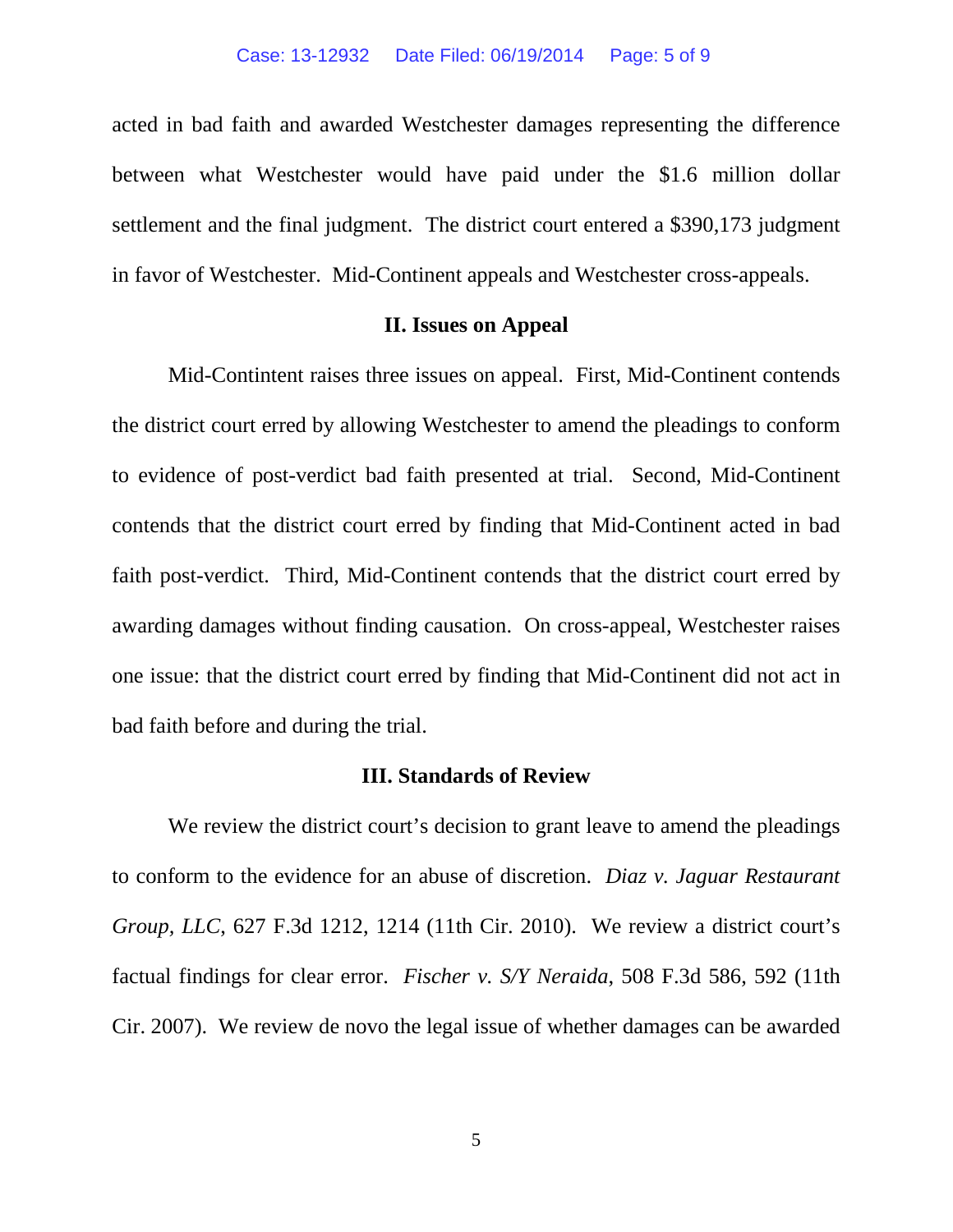without a finding of causation. *Mitchell v. Hillsborough Cnty.*, 468 F.3d 1276, 1282 (11th Cir. 2006).

### **IV. Discussion**

## **A. The district court did not clearly err by finding that Mid-Continent did not act in bad faith before and during trial.**

On cross-appeal, Westchester contends that the district court erred by finding that Mid-Continent did not act in bad faith before or during trial. Because Westchester challenges the district court's factual finding that Mid-Continent did not act with bad faith before or during trial, we review for clear error. *See Fischer*, 508 F.3d at 592.

Westchester's main contention is that Mid-Continent should have offered more money in settlement and at an earlier time in the proceedings. The district court considered this argument and the evidence presented and found that Mid-Continent did not act in bad faith. The court noted that Mid-Continent reasonably calculated and offered settlement amounts based on the results of two mock trials and the defense counsel's estimation of the case. Westchester argues that the district court's conclusion that Mid-Continent did not act in bad faith was in error. However, Westchester presents no reason why the district court's fact finding is clearly erroneous. We hold the district court did not clearly err by finding that Mid-Continent did not act in bad faith prior to and during the trial.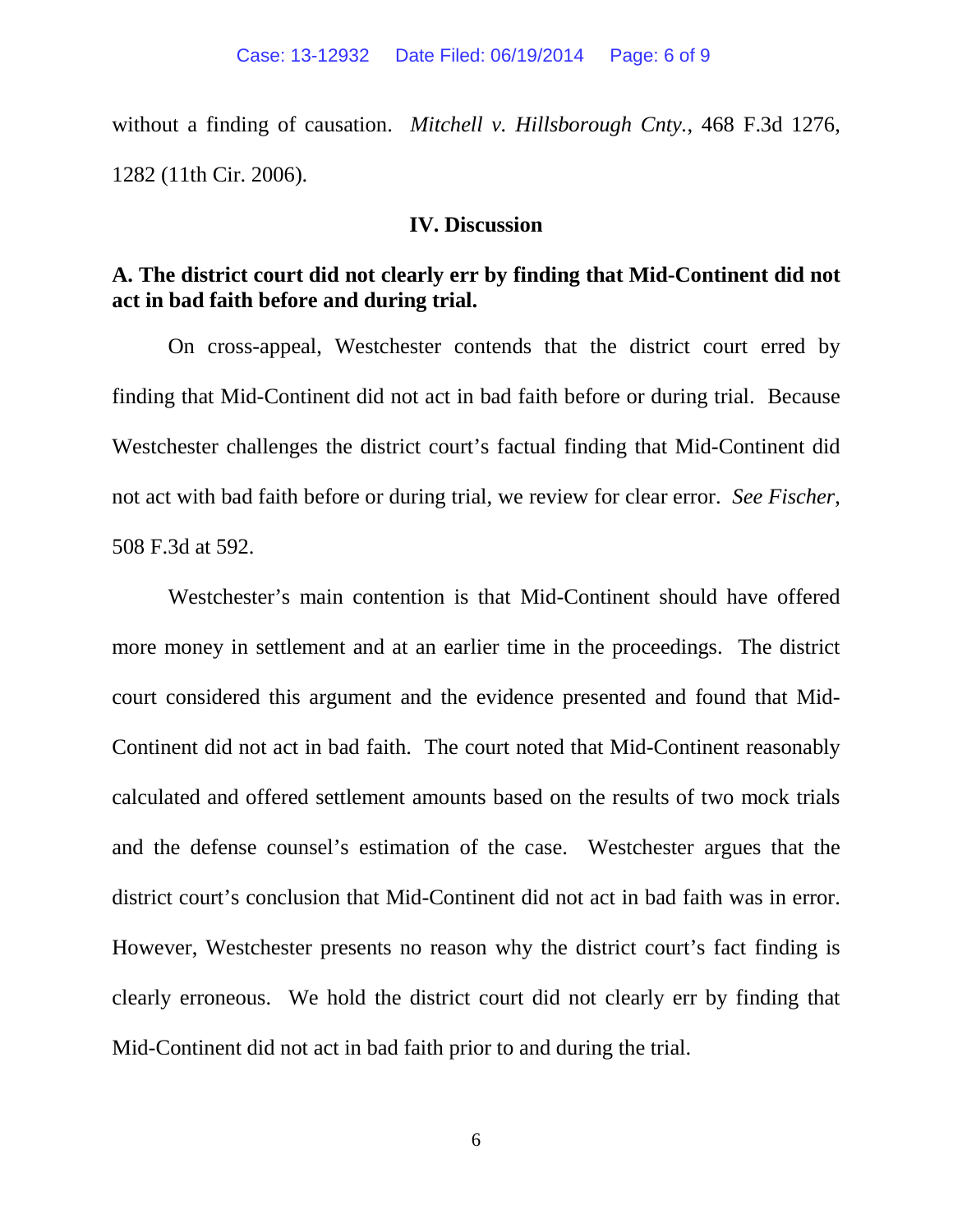# **B. The district court erred by awarding damages without any proof of causation.**

Based on its finding of bad faith, the district court awarded Westchester \$390,173 in damages. This is the amount Westchester would have saved *if* Mid-Continent and Westchester had accepted Pillado's post-verdict settlement offer. On appeal, Mid-Continent contends that the district court erred by awarding damages without finding that Mid-Continent caused any injury to Westchester. Furthermore, Mid-Continent contends that no evidence proves that Westchester would have accepted the settlement even if it had been properly informed of the offer.

We have previously certified a question to the Supreme Court of Florida asking whether damages can be awarded in a bad faith claim without a finding of causation. In response, the Supreme Court of Florida held that a valid bad faith claim must show "a causal connection between the damages claimed and the insurer's bad faith." *Perera v. U.S. Fid. & Guar. Co.*, 35 So. 3d 893, 903–04 (Fla. 2010). The court emphasized that the existence of a causal connection is a prerequisite to a valid claim—in other words, "the claimed damages must be caused by the bad faith." *Id.* at 901.

In this case, the district court never found that Mid-Continent's failure to communicate the settlement offer caused any damage to Westchester. Furthermore, Westchester is unable to identify any evidence in the record showing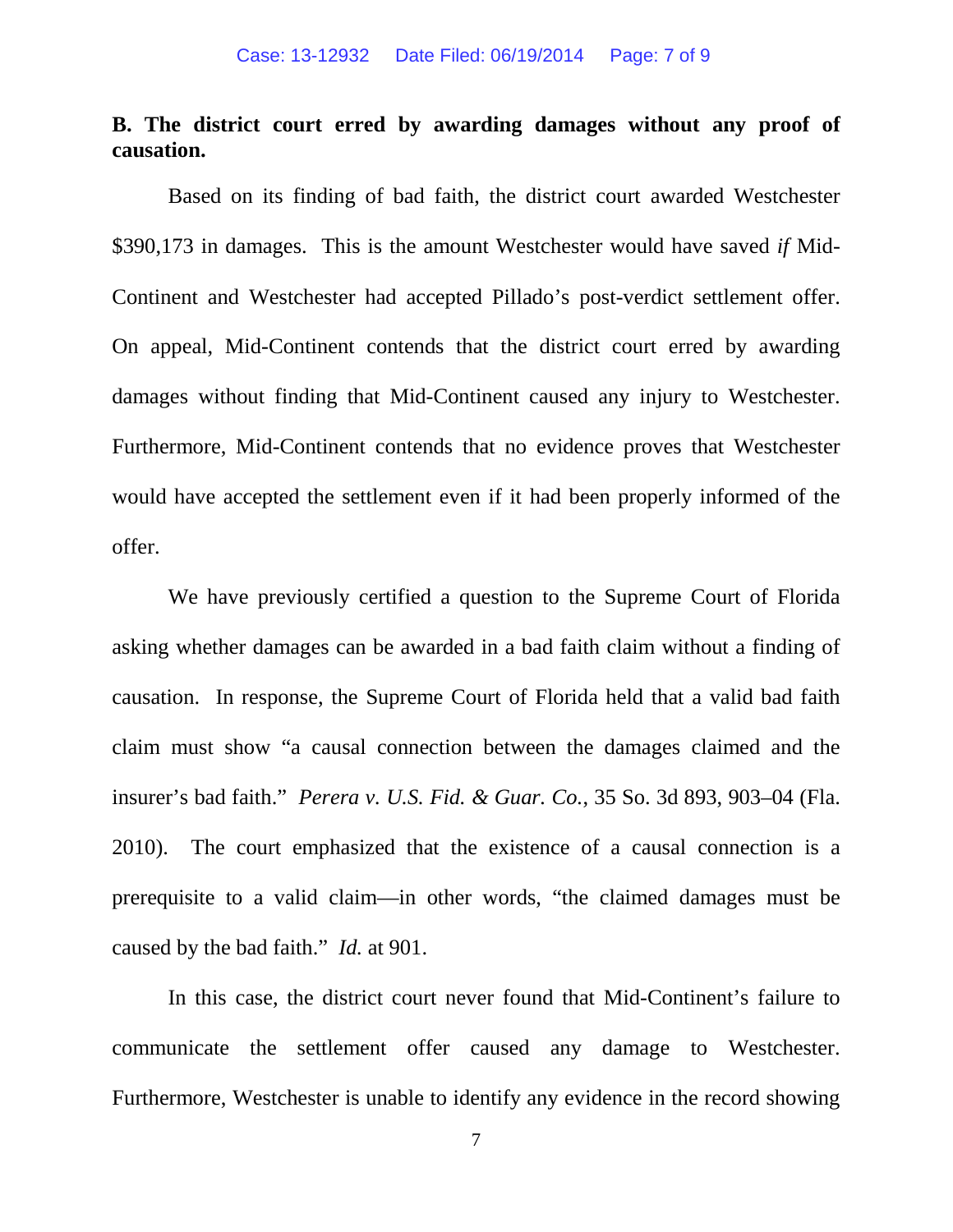it has incurred an obligation that it should not have been required to pay, absent the primary insurer's bad faith. *See Vigilant Ins. Co. v. Cont'l Cas. Co.*, 33 So. 3d 734, 738 (Fla. 4th DCA 2010). Westchester claimed at oral argument that its previous pre-verdict requests for settlement are sufficient proof that it would have accepted the post-verdict settlement. We are not convinced. Many of these preverdict demands were nothing more than *pro forma* demands for Mid-Continent to settle within its policy limits. And, even though Westchester did offer to contribute to a settlement pre-verdict, this is a vastly different situation than that post-verdict. In its brief, Westchester does not even contend that it would have accepted the post-verdict settlement offer. After reviewing the record, we see no evidence or testimony that Westchester would have accepted the post-verdict settlement offer. Accordingly, the district court erred by finding that Mid-Continent was liable on the bad faith claim without proof that Mid-Continent caused any injury to Westchester.

Because we reverse the district court's judgment on this basis, we need consider neither Mid-Continent's contentions that the district court erred by allowing Westchester to amend the pleadings to conform to the evidence at trial nor the district court's holding that Mid-Continent acted in bad faith post-verdict.

8